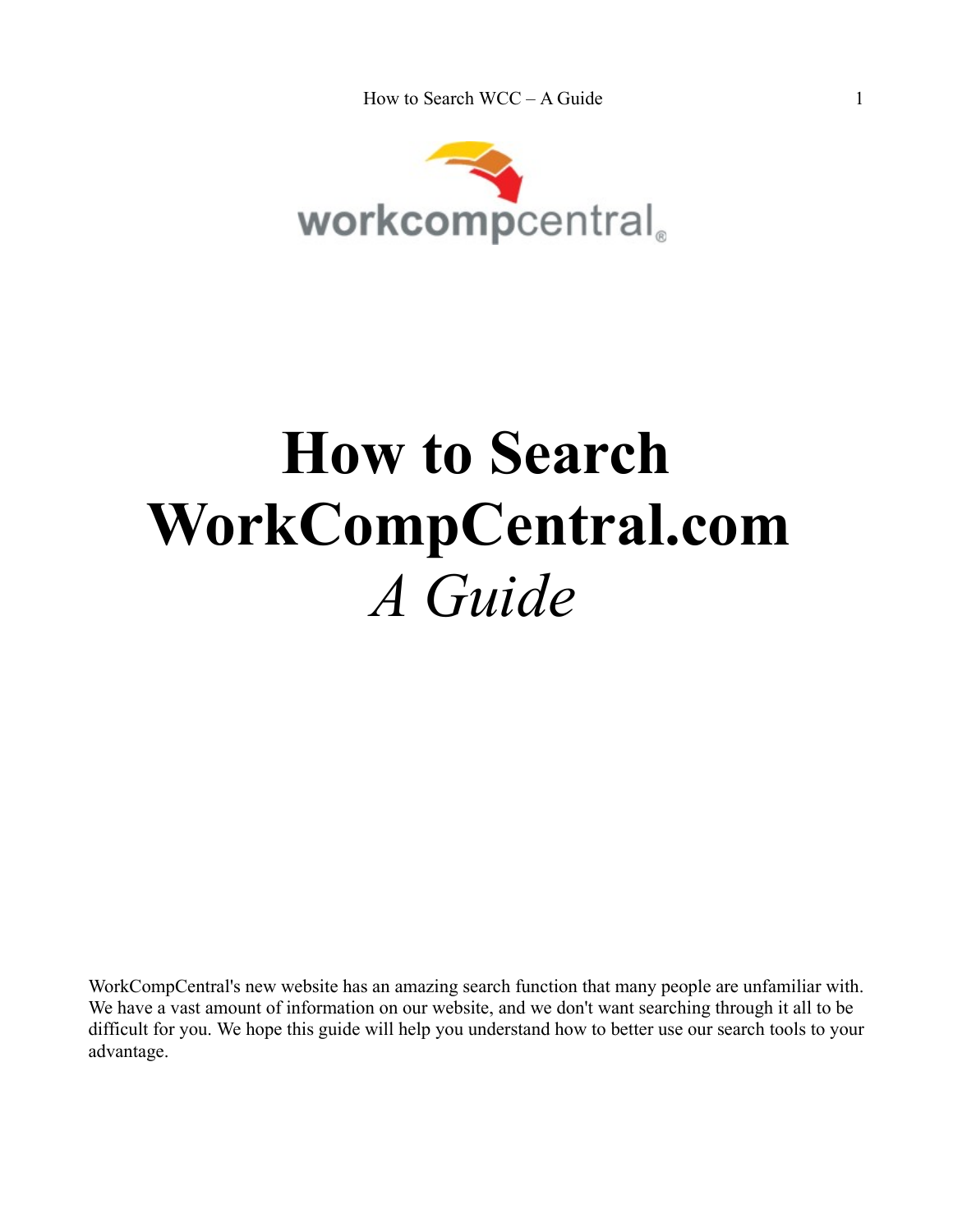1. Start here – Enter your search term(s) and click on the magnifying glass. For the purpose of this example, we'll use "national football league."

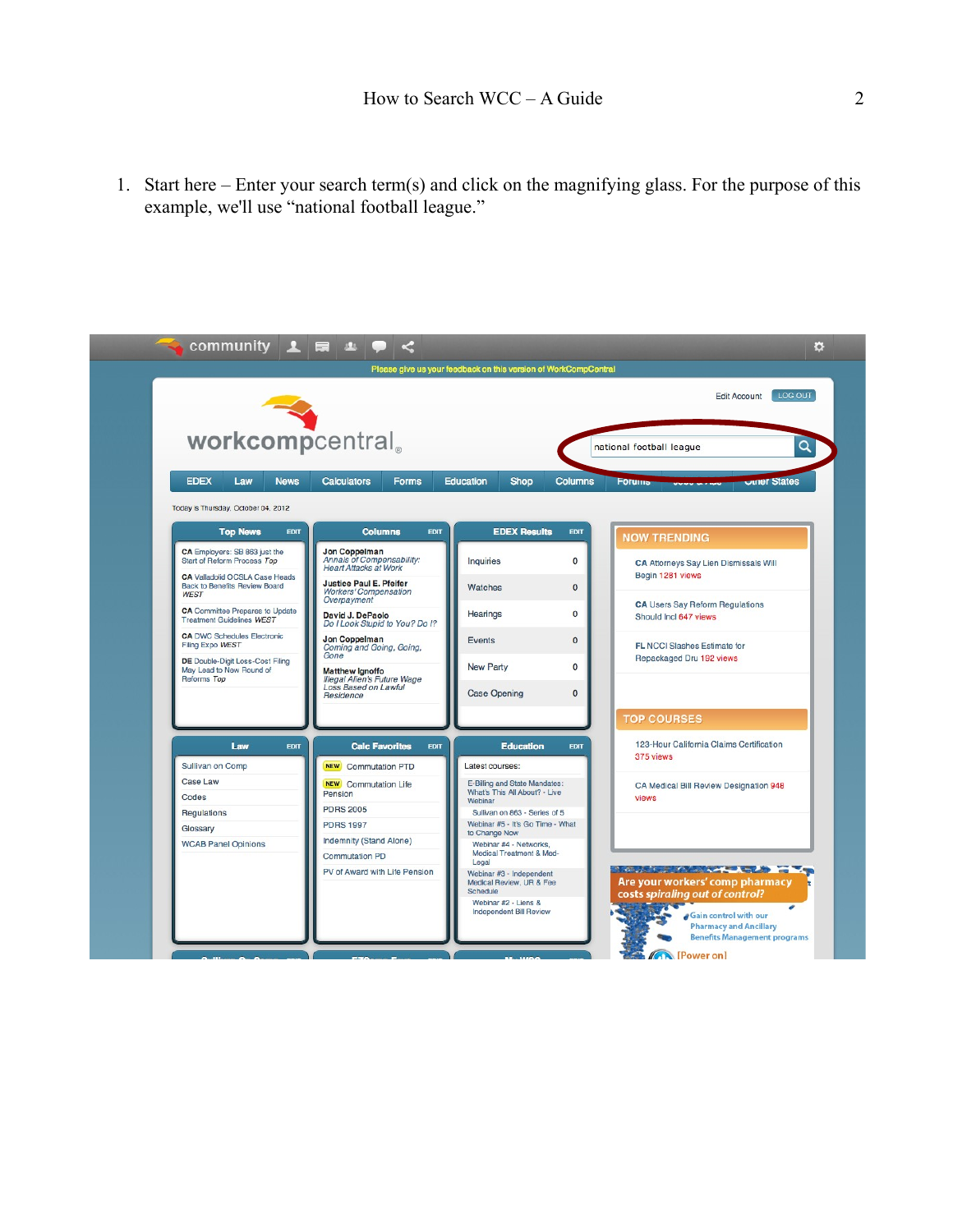2. This should be the page that appears. We'll focus on just the Search Results section of the page.

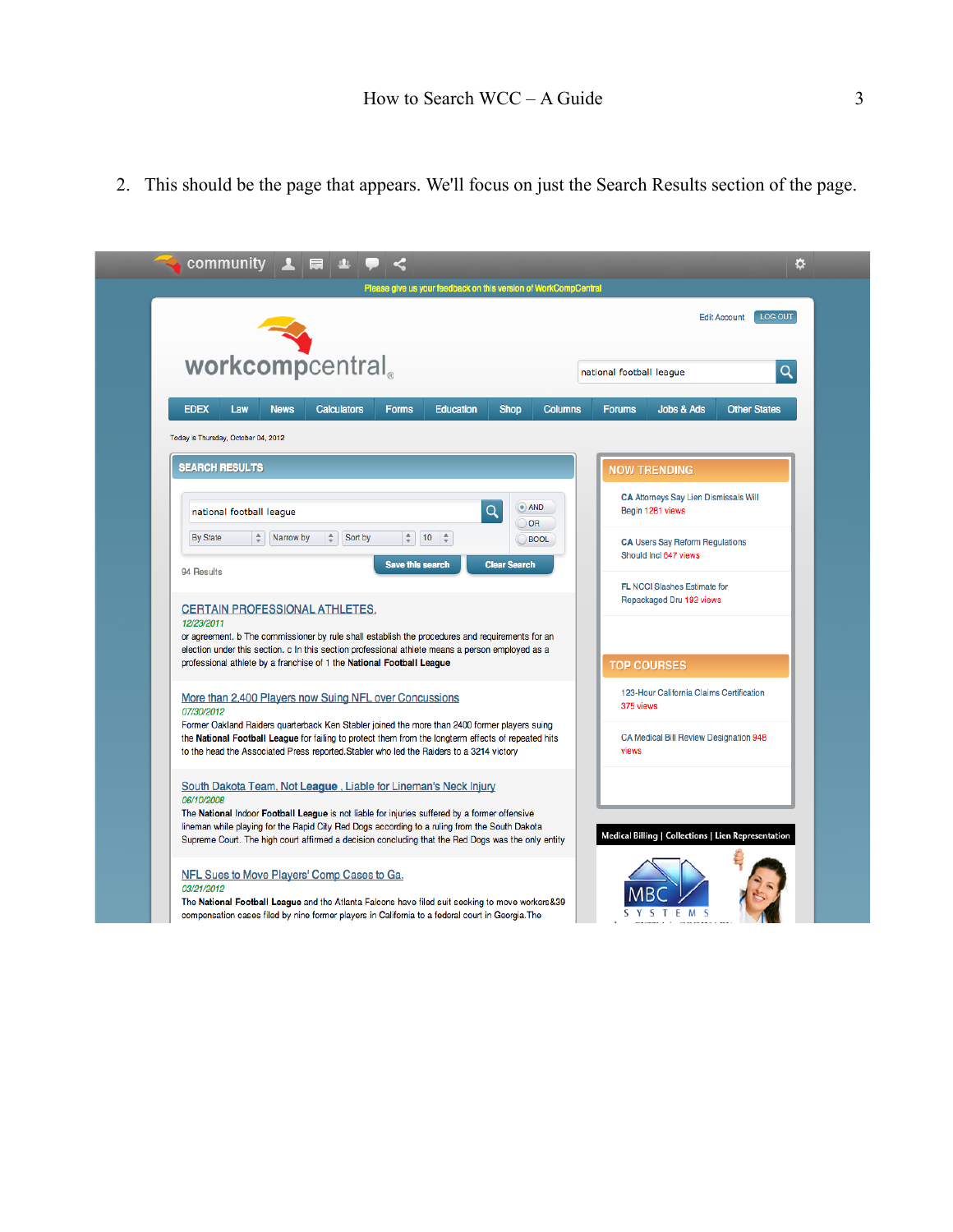

3. Notice that we have 94 results. That's a lot of information to look through. I'm looking for a particular News story on the National Football League. I don't have time to read through all of this!

I'll use the boxes that have been highlighted in blue to help me filter out my results.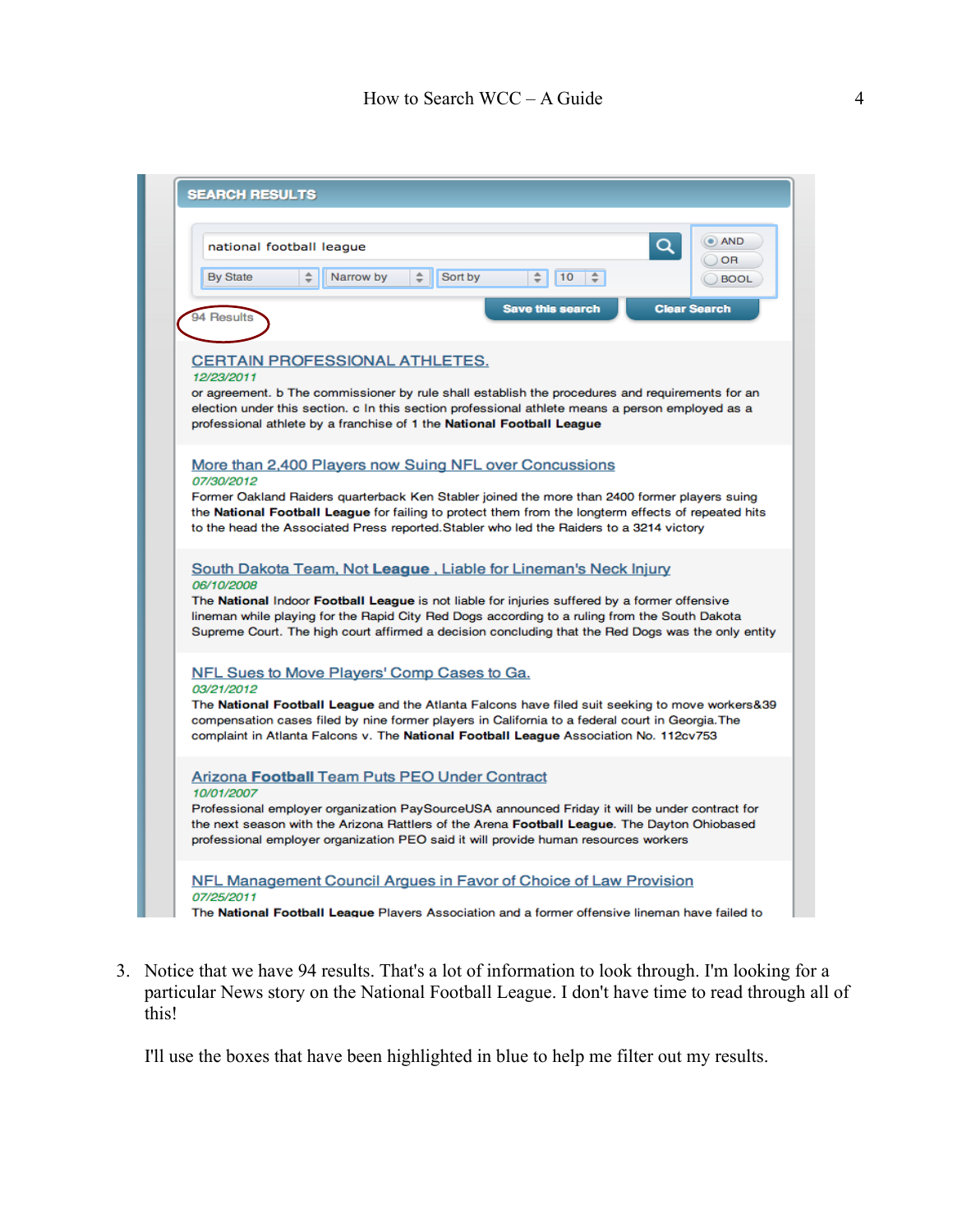| $\bullet$<br><b>AND</b><br>Q<br>national football league<br>OR |                                                                                                    |
|----------------------------------------------------------------|----------------------------------------------------------------------------------------------------|
| √ By State                                                     | Narrow by<br>$\frac{\Delta}{T}$<br>$\frac{\Delta}{\Psi}$<br>$\div$<br>Sort by<br>10<br><b>BOOL</b> |
| My default: CA                                                 |                                                                                                    |
| AL                                                             | <b>Save this search</b><br><b>Clear Search</b>                                                     |
| AK<br>AZ                                                       |                                                                                                    |
| AR                                                             |                                                                                                    |
|                                                                | <b>ESSIONAL ATHLETES.</b>                                                                          |
| CA                                                             |                                                                                                    |
| <b>CO</b>                                                      | ommissioner by rule shall establish the procedures and requirements for an                         |
| CT                                                             |                                                                                                    |
| DE                                                             | tion. c In this section professional athlete means a person employed as a                          |
| DC                                                             | a franchise of 1 the National Football League                                                      |
| FL.                                                            |                                                                                                    |
| GA                                                             | layers now Suing NFL over Concussions                                                              |
| HI                                                             |                                                                                                    |
| ID                                                             |                                                                                                    |
| IL                                                             | ers quarterback Ken Stabler joined the more than 2400 former players suing                         |
| IN                                                             | League for failing to protect them from the longterm effects of repeated hits                      |
| IA                                                             | iated Press reported. Stabler who led the Raiders to a 3214 victory                                |
| KS                                                             |                                                                                                    |
| KY                                                             |                                                                                                    |
| LA                                                             | m, Not League, Liable for Lineman's Neck Injury                                                    |
| <b>ME</b>                                                      |                                                                                                    |
| <b>MD</b>                                                      | ootball League is not liable for injuries suffered by a former offensive                           |
| MA                                                             | for the Rapid City Red Dogs according to a ruling from the South Dakota                            |
| MI                                                             | igh court affirmed a decision concluding that the Red Dogs was the only entity                     |
| MN                                                             |                                                                                                    |
| МS                                                             |                                                                                                    |
| <b>MO</b>                                                      | Players' Comp Cases to Ga.                                                                         |
| <b>MT</b>                                                      |                                                                                                    |
| National                                                       | I League and the Atlanta Falcons have filed suit seeking to move workers&39                        |
| <b>NE</b>                                                      | iled by nine former players in California to a federal court in Georgia. The                       |
| <b>NV</b>                                                      | alcons v. The National Football League Association No. 112cv753                                    |
| NH                                                             |                                                                                                    |
| Ŋ                                                              |                                                                                                    |
| <b>NM</b>                                                      | <b>Team Puts PEO Under Contract</b>                                                                |
| NY                                                             |                                                                                                    |
| <b>NC</b>                                                      | organization PaySourceUSA announced Friday it will be under contract for                           |
| <b>ND</b>                                                      | he Arizona Rattlers of the Arena Football League. The Dayton Ohiobased                             |
| OH                                                             | organization PEO said it will provide human resources workers                                      |
| OK                                                             |                                                                                                    |
| <b>OR</b>                                                      |                                                                                                    |
| PA<br>RI                                                       | Council Argues in Favor of Choice of Law Provision                                                 |
|                                                                |                                                                                                    |

4. First, I am going to filter by state. I'm looking for something from California, my default state.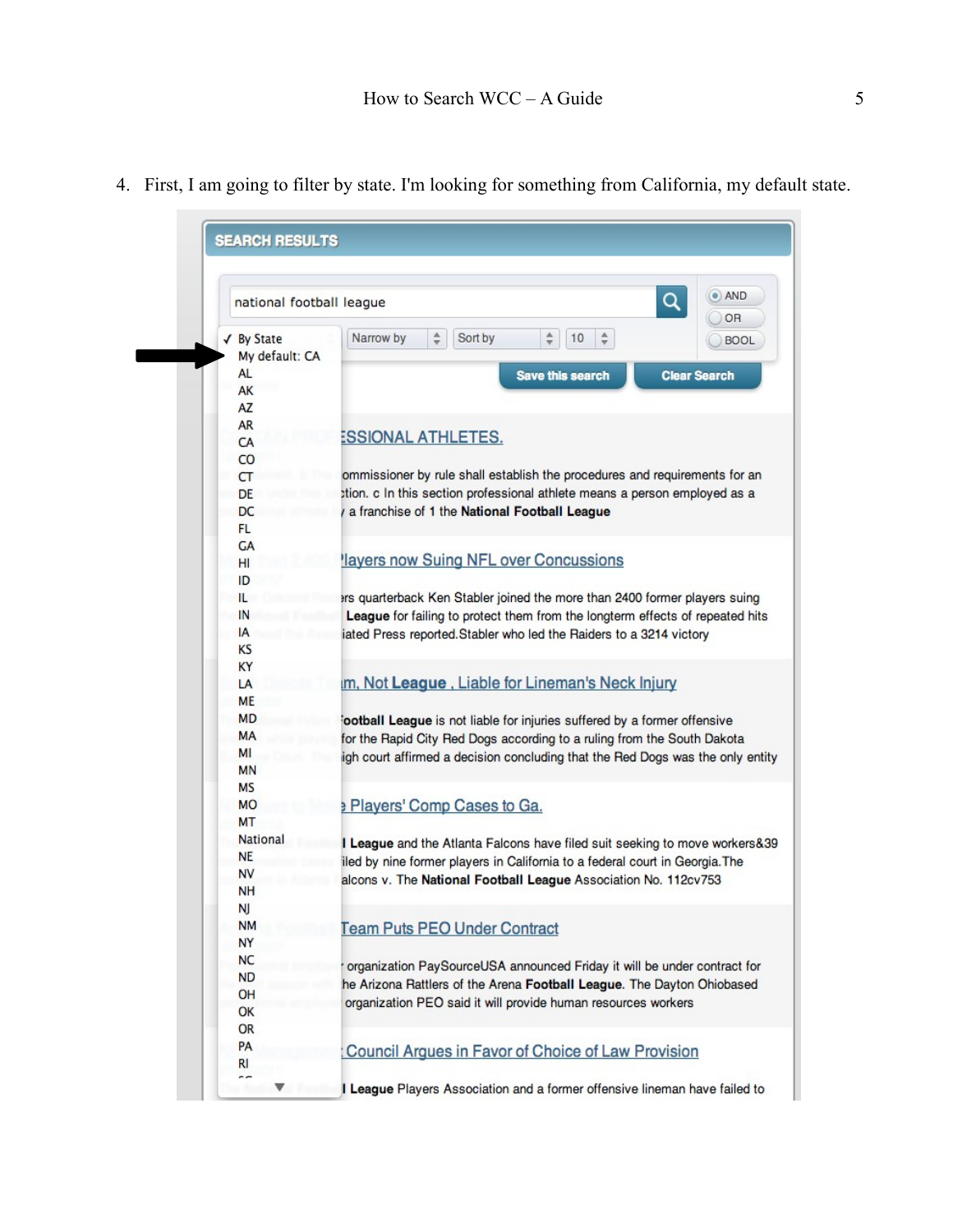5. Now that I've narrowed down my search results by state. I want to filter out the type of information I need. I can choose news, WCAB panel opinions, cases, Sullivan on Comp, etc. I need a News article, so that's what I'll click on.

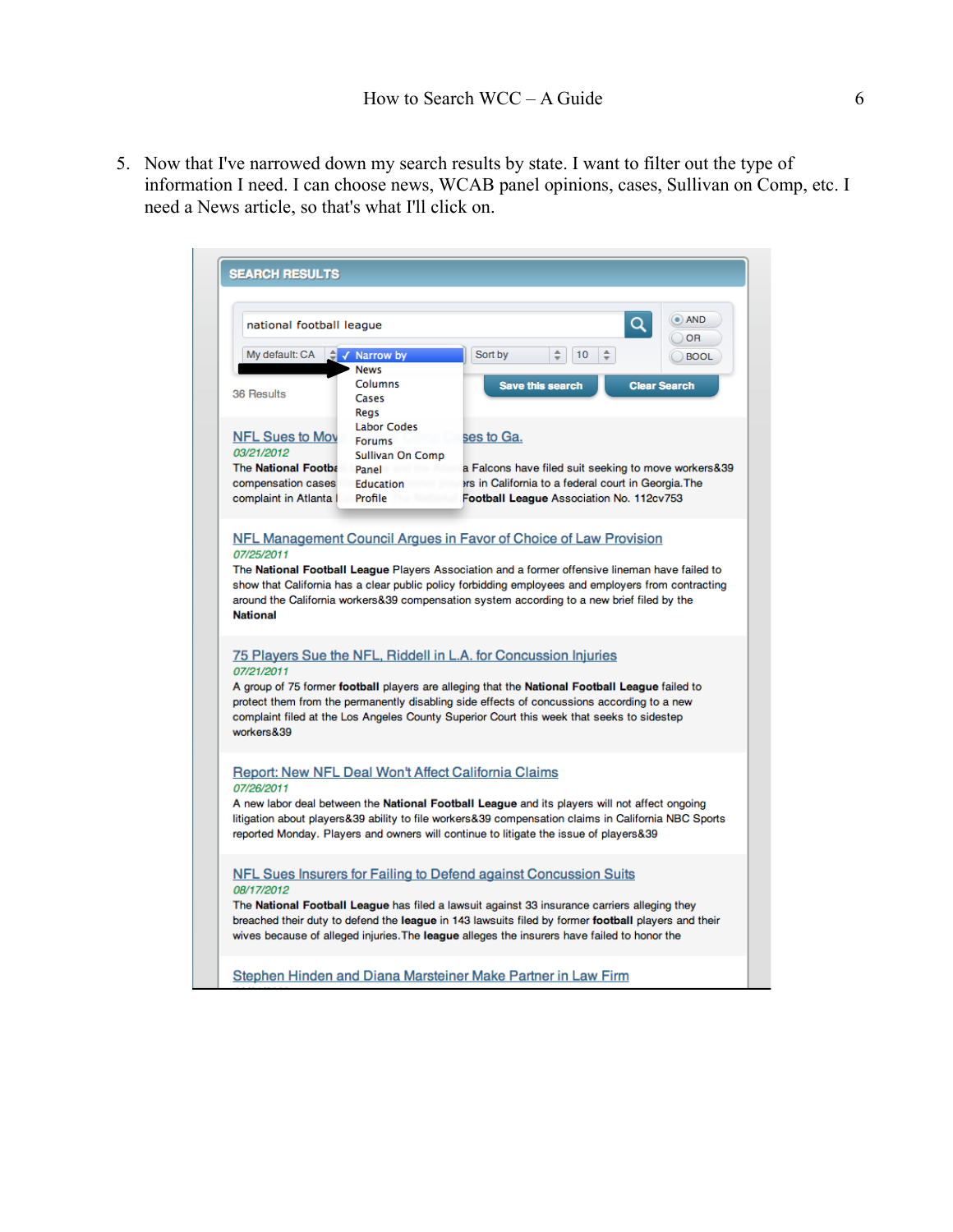6. Next, I'm going to go ahead and sort through my results. I want a recent article, so I'll sort by "Time." If I sorted by "Reverse Time," I would get the articles in reverse chronological order. Sorting by "Score" and "Reverse Score" arranges the results by highest rated by users first or lowest rated by users first, respectively.

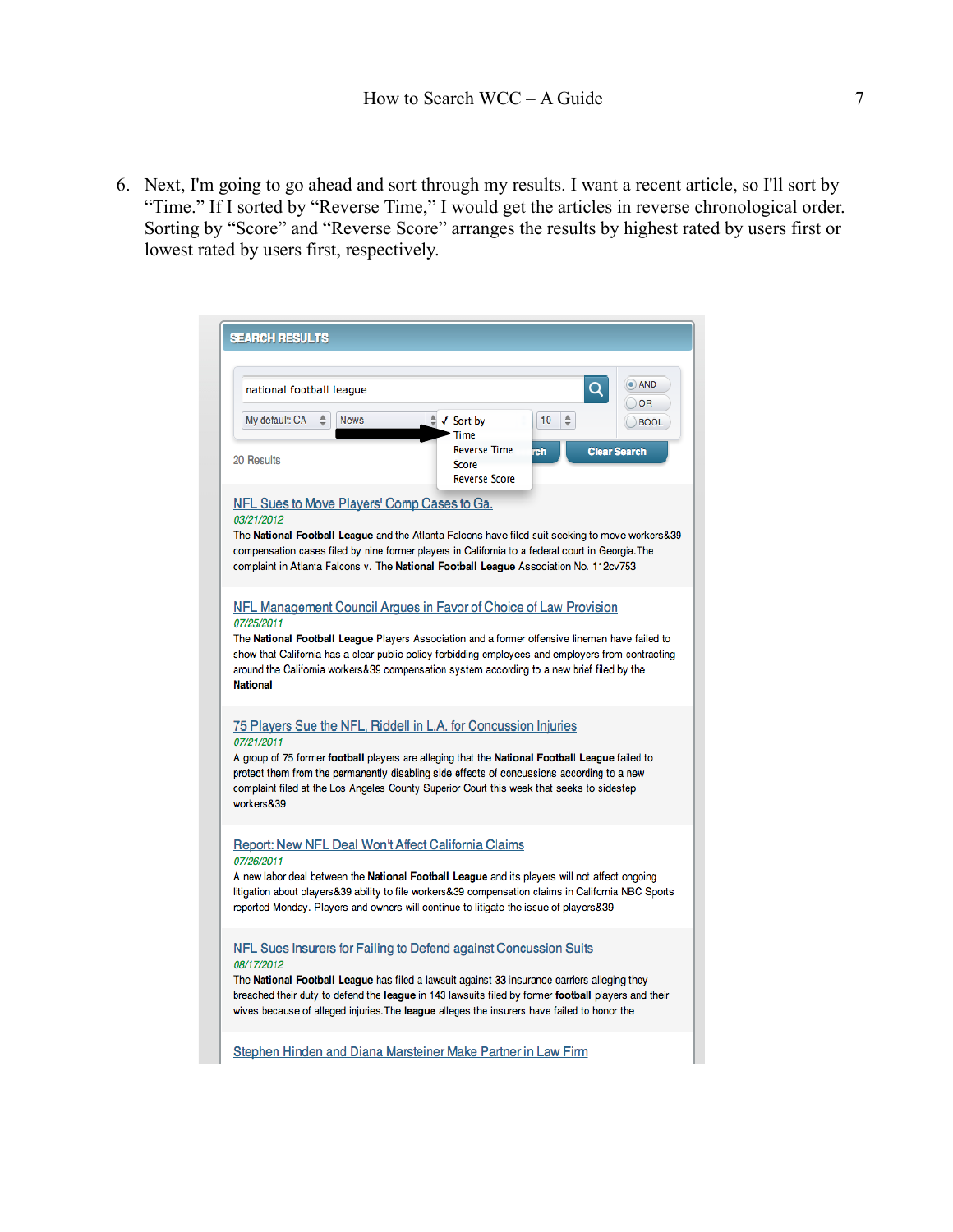7. I can also choose how many results I want displayed on the page. If I have 100 results, I may not want to go page by page, seeing only 10 at a time. I only have 20 results, though, so I'll leave it at 10 for now.

| <b>SEARCH RESULTS</b>                                                                                                                                                                                                                                                                                                                                                                                     |
|-----------------------------------------------------------------------------------------------------------------------------------------------------------------------------------------------------------------------------------------------------------------------------------------------------------------------------------------------------------------------------------------------------------|
| $\bullet$ ) AND<br>Q<br>national football league<br>OR<br>5<br>÷<br>My default: CA<br><b>News</b><br>10<br><b>BOOL</b><br>20<br>50<br><b>Save this se</b><br><b>Clear Search</b>                                                                                                                                                                                                                          |
| 20 Results<br>NFL Sues Insurers for Failing to Defend against Concussion Suits<br>08/17/2012<br>The National Football League has filed a lawsuit against 33 insurance carriers alleging they<br>breached their duty to defend the league in 143 lawsuits filed by former football players and their<br>wives because of alleged injuries. The league alleges the insurers have failed to honor the        |
| Labor Agreement Requires Titans Player to Pursue Claim in Tenn.<br>08/07/2012<br>pain and disability from injuries incurred during his career as a professional football player. He<br>alleged the disability occurred while he was employed by the National Football League at various<br>locations during his career and did not allege any specific injury in California.An                            |
| No Judicial Review of Split WCAB Decision in Oakland Raiders Case<br>04/13/2012<br>Gilbert played football for four teams during his 11 season career in the National Football League.<br>The Los Angeles Rams drafted Gilbert in the first round of the 1992 NFL draft and he spent the next<br>four seasons playing for the franchise. Gilbert joined the Washington Redskins for one season in<br>1996 |
| NFL Sues to Move Players' Comp Cases to Ga.<br>03/21/2012<br>The National Football League and the Atlanta Falcons have filed suit seeking to move workers&39<br>compensation cases filed by nine former players in California to a federal court in Georgia. The<br>complaint in Atlanta Falcons v. The National Football League Association No. 112cv753                                                 |
| Federal Court Mulling Motion to Dismiss in NFL Brain Injury Suit<br>02/07/2012<br>A federal judge will consider motions to dismiss one of the largest suits against the National<br>Football League on March 19 at 10 a.m. in downtown Los Angeles. The U.S. District Court for the<br>Central District of California will conduct a hearing on the NFL&39s and Riddell&39s motions                       |
| Raiders Challenging Split Panel Decision on Apportionment<br>01/10/2012                                                                                                                                                                                                                                                                                                                                   |